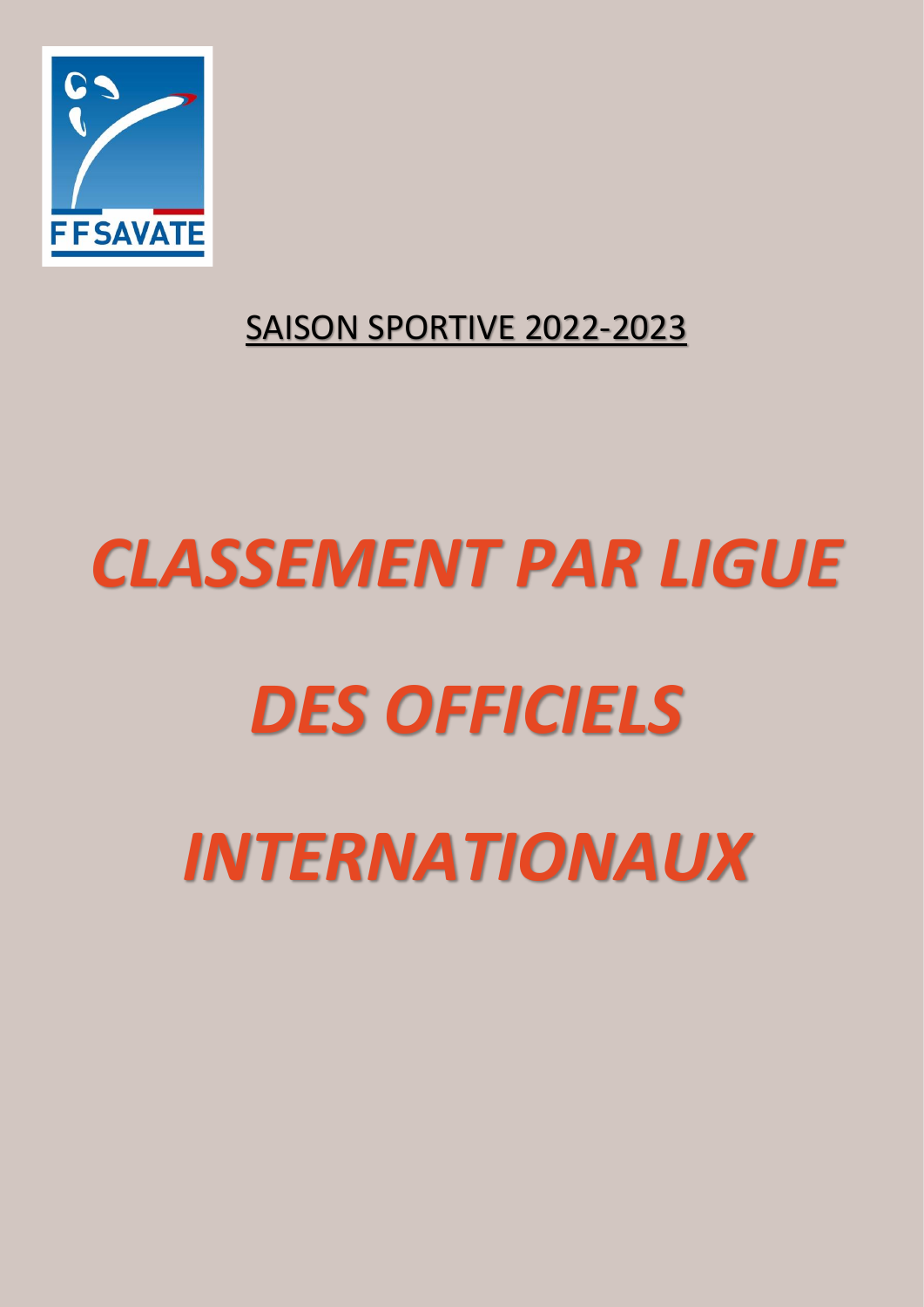| <b>LIGUE HAUT DE FRANCE</b> |                 |
|-----------------------------|-----------------|
| <b>NOM-PRENOM</b>           | <b>FONCTION</b> |
| <b>SAILLY Bertrand</b>      | J/A             |

| <b>LIGUE GRAND EST</b>   |                 |
|--------------------------|-----------------|
| <b>NOM-PRENOM</b>        | <b>FONCTION</b> |
| <b>BOUCEFAR Tahar</b>    | J/A             |
| <b>DERDOURI Nadjib</b>   | J/A             |
| <b>JECKER Jean-Marie</b> | J/A DO          |
| <b>OZKAN Abdullah</b>    | J/A             |

| <b>LIGUE ILE DE FRANCE</b> |                 |
|----------------------------|-----------------|
| <b>NOM-PRENOM</b>          | <b>FONCTION</b> |
| <b>DEMARET Philippe</b>    | J/A             |
| <b>GOUJAUD Dominique</b>   | J/A             |
| <b>GROLLEAU André</b>      | J/A             |
| <b>LE PREVOST Bernard</b>  | J/A DO          |
| <b>MILLET Cécile</b>       | J/A             |
| <b>POCAS Antonio</b>       | $J/A$ DO        |
| <b>POISSON Pierre</b>      | J/A DO          |
| <b>RYO Muriel</b>          | J/A DO          |
| <b>ZOUAOUI Lilas</b>       | J/A             |

| LIGUE PAYS DE LOIRE    |                 |
|------------------------|-----------------|
| <b>NOM-PRENOM</b>      | <b>FONCTION</b> |
| <b>GUILLARD Alain</b>  | J/A DO          |
| <b>LEBORGNE Elodie</b> | J/A             |
| <b>MADEC Annie</b>     | J/A             |

| <b>LIGUE AURA</b>             |                 |
|-------------------------------|-----------------|
| <b>NOM-PRENOM</b>             | <b>FONCTION</b> |
| <b>GRANDCLAUDE Christophe</b> | J/A             |
| <b>MERCADIER Claude</b>       | J/A             |
| <b>RICHARD Franck</b>         | J/A             |
| <b>RUDZKI Bruno</b>           | J/A DO          |

| <b>LIGUE PACA</b>      |                 |
|------------------------|-----------------|
| <b>NOM-PRENOM</b>      | <b>FONCTION</b> |
| <b>MULLER Frédéric</b> | J/A DO          |
| <b>REDON Rodolphe</b>  | J/A DO          |
|                        |                 |

| <b>LIGUE NOUVELLE AQUITAINE</b> |                 |
|---------------------------------|-----------------|
| <b>NOM-PRENOM</b>               | <b>FONCTION</b> |
| <b>AUBIN Jean-Marc</b>          | J/A             |
| <b>ESTRADE Gilles</b>           | J/A             |
| <b>MARTINEZ Patrice</b>         | J/A             |
| <b>NICOLAS Patrick</b>          | J/A DO          |